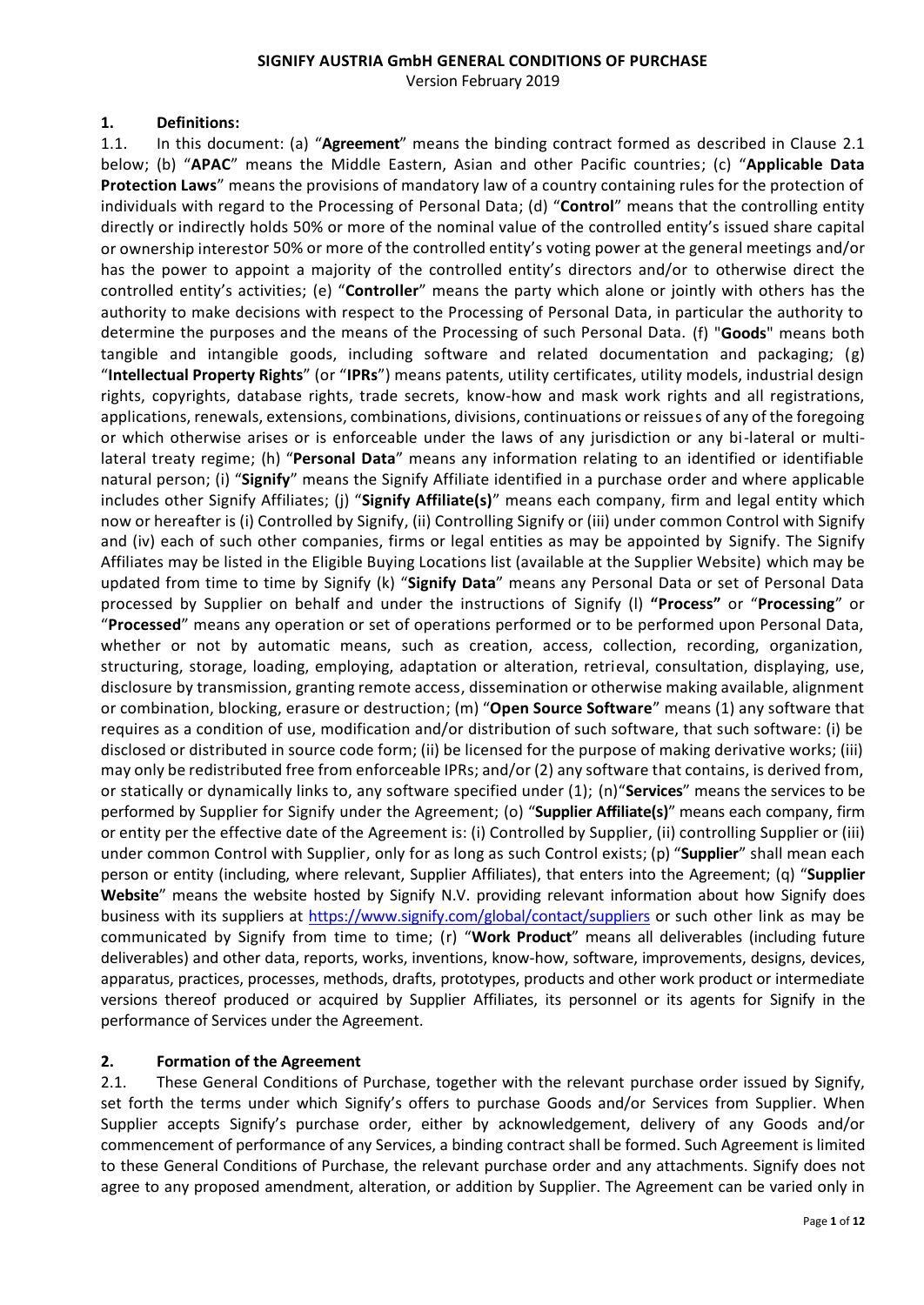writing signed by Signify. Any other statement or writing of Supplier shall not alter, add to, or otherwise affect the Agreement.

2.2. Signify is not bound by and hereby expressly objects to and rejects Supplier's general conditions of sale and any additional or different terms or provisions that may appear on any proposal, quotation, price list, acknowledgment, invoice, packing slip or the like used by Supplier. Course of performance, course of dealing, and usage of trade shall not be applied to modify these General Conditions of Purchase.

2.3. All costs incurred by Supplier in preparing and submitting any acceptance of Signify's offer shall be for the account of Supplier.

2.4. For certain countries a country specific version of the Signify General Conditions of Purchase shall govern the Agreement, which country specific version has been made available to Supplier on the following website[: https://www.signify.com/global/contact/suppliers/working-with-signify/general-conditions-of](https://www.signify.com/global/contact/suppliers/working-with-signify/general-conditions-of-purchase)[purchase.](https://www.signify.com/global/contact/suppliers/working-with-signify/general-conditions-of-purchase)

#### **3. Time of the Essence**

3.1 Time is of the essence and all dates referred to in the Agreement shall be firm. In the event that Supplier anticipates any difficulty in complying with any delivery date or any of its other obligations under the Agreement, Supplier shall promptly notify Signify in writing.

#### **4. Delivery of Goods**

4.1. All Goods shall be delivered DAP "named place" (as defined in the Incoterms 2010) with "named place" as the final place of delivery as mentioned on the purchase order. In case the purchase order contains a different Incoterm, the Incoterm on the purchase order prevails.

4.2. Delivery shall be completed as per the applicable Incoterm, but this shall not constitute acceptance of the Goods.

4.3. Supplier shall, concurrently with the delivery of the Goods, provide Signify with copies of all applicable licenses. Each delivery of Goods to Signify shall include a packing list stating at least (i) the applicable purchase order number, (ii) the Signify part number, (iii) the quantity shipped, and (iv) the date of shipment.

4.4. Supplier shall make no partial delivery or delivery before the agreed delivery date(s). Signify reserves the right to refuse delivery of Goods and return same at Supplier's risk and expense if Supplier defaults in the manner and time of delivery or in the rate of shipment. Signify shall not be liable for any costs incurred by Supplier related to production, installation, assembly or any other work related to the Goods, prior to delivery in accordance with the Agreement.

4.5. Any design, manufacturing, installation or other work to be performed by or on behalf of Supplier under the Agreement shall be executed with good workmanship and using proper materials and in accordance with all applicable laws, regulations and codes.

4.6. Supplier shall pack, mark and ship the Goods in accordance with sound commercial practices and Signify's specifications in such manner as to prevent damage during transport and to facilitate efficient unloading, handling and storage, and all Goods shall be clearly marked as destined for Signify. Notwithstanding the provisions of the applicable Incoterms, Supplier shall be responsible for any loss or damage due to its failure to properly preserve, package, handle (before delivery as per the applicable Incoterm) or pack the Goods; Signify shall not be required to assert any claims for such loss or damage against the common carrier involved.

#### **5. Changes to Goods**

5.1. Supplier shall not, without prior written consent of Signify, make any changes affecting Goods, including process or design changes, changes to manufacturing processes (including geographic location) changes affecting electrical performance, mechanical form or fit, function, environmental compatibility, chemical characteristics, life, reliability or quality of Goods or changes that could have material impact upon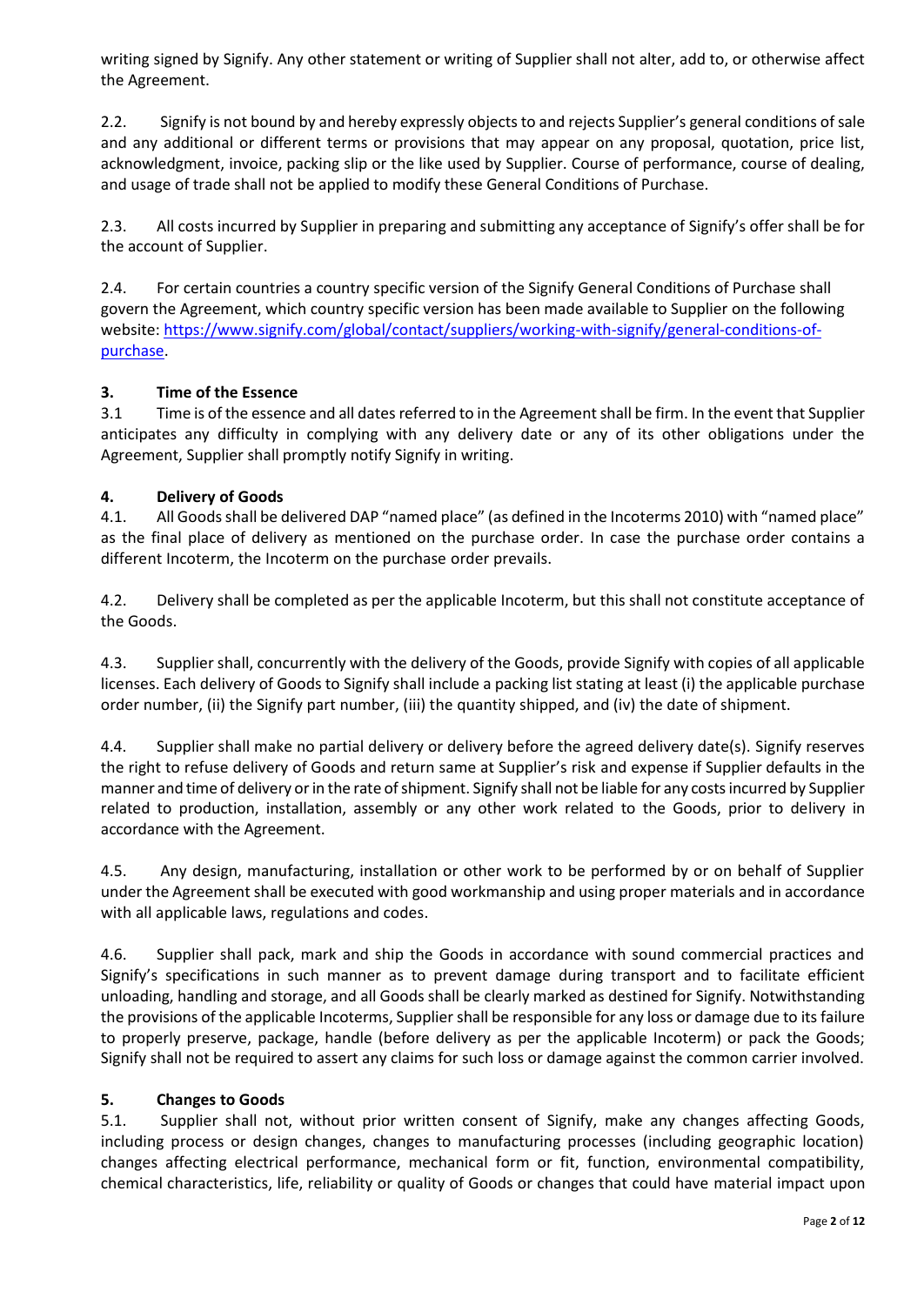Supplier's quality system.

## **6. Inspection, Testing, Rejection of Goods**

6.1. Inspection, testing of or payment for the Goods by Signify shall not constitute acceptance. Inspection or acceptance of or payment for the Goods by Signify shall not release Supplier from any of its obligations, representations or warranties under the Agreement.

6.2. Signify may, at any time, inspect the Goods or the manufacturing process for the Goods. If any inspection or test by Signify is made on the premises of Supplier, Supplier shall provide reasonable facilities and assistance for the safety and convenience of Signify's inspection personnel.

6.3. Signify shall inspect the Goods delivered for apparent undamaged condition and completeness within a reasonable time. Notification of evident defects shall – as a rule – be effected within two (2) weeks from receipt of the Goods. Notification of hidden defects shall be effected promptly after their discovery. If Signify does reject any of the Goods the rights and remedies set out in Section 11 below shall apply accordingly. Within two (2) weeks from such notification, Supplier shall collect the Goods from Signify at its own expense. If Supplier does not collect the Goods within said two (2) weeks period, Signify may have the Goods delivered to Supplier at Supplier's cost and risk, or with the Supplier's prior consent may destroy the Goods, without prejudice to any other right or remedy Signify may have under the Agreement or at law.

6.4. If, as a result of sampling inspection, any portion of a lot or shipment of like or similar items is found not to conform to the Agreement, Signify may reject and return the entire shipment or lot without further inspection or, at its option, complete inspection of all items in the shipment or lot, reject and return any or all nonconforming units (or accept them at a reduced price) and charge Supplier the cost of such inspection.

#### **7. Performance of Services**

7.1. Supplier shall perform the Services with due skill and care, using the proper materials and employing sufficiently qualified staff.

7.2. Supplier shall be fully liable for the acts and omissions of any and all third parties with which it has contracted in connection with the Services.

7.3. Only written confirmation by Signify shall constitute acceptance of the Services performed. If Signify does not accept the Service and/or Work Product(s), Clause 11 below shall apply. Signify shall promptly notify Supplier of such rejection, and Supplier will, at its own expense, carry out the necessary corrections, additions and modifications reasonably requested by Signify in writing within thirty (30) days of such notification.

## **8. Prices; Payment**

8.1. Unless provided otherwise in the purchase order issued by Signify, title in the Goods shall pass to Signify at the time risk is transferred to Signify pursuant to the applicable Incoterm.

8.2. All prices quoted in the Agreement shall be fixed prices. Supplier warrants that such prices are not in excess of the lowest prices charged by Supplier to other similarly situated customers for similar quantities of Goods or Services of like kind and quality.

8.3. (i) All prices are gross amounts but exclusive of any value added tax (VAT), sales tax, GST (Goods and Services Tax), consumption tax or any other similar tax only. (ii) If the transactions as described in the Agreement are subject to any applicable VAT, sales tax, GST, consumption tax or any other similar tax, Supplier may charge VAT, sales tax, GST (Goods and Services Tax), consumption tax or any other similar tax to Signify, which shall be paid by Signify in addition to the prices quoted. Supplier is responsible for paying any applicable VAT, sales tax, GST (Goods and Services Tax), consumption tax or any other similar tax to the appropriate (tax) authorities. At or after the time delivery has been completed as per Clause 4 but ultimately within six months from delivery, Supplier shall issue an invoice meeting all applicable legal and fiscal requirements and which in any event shall contain: (i) name, address and VAT registration code of Signify, (ii) name, address and VAT registration code of Supplier, (iii) Supplier invoice reference number, (iv) the Signify purchase order number,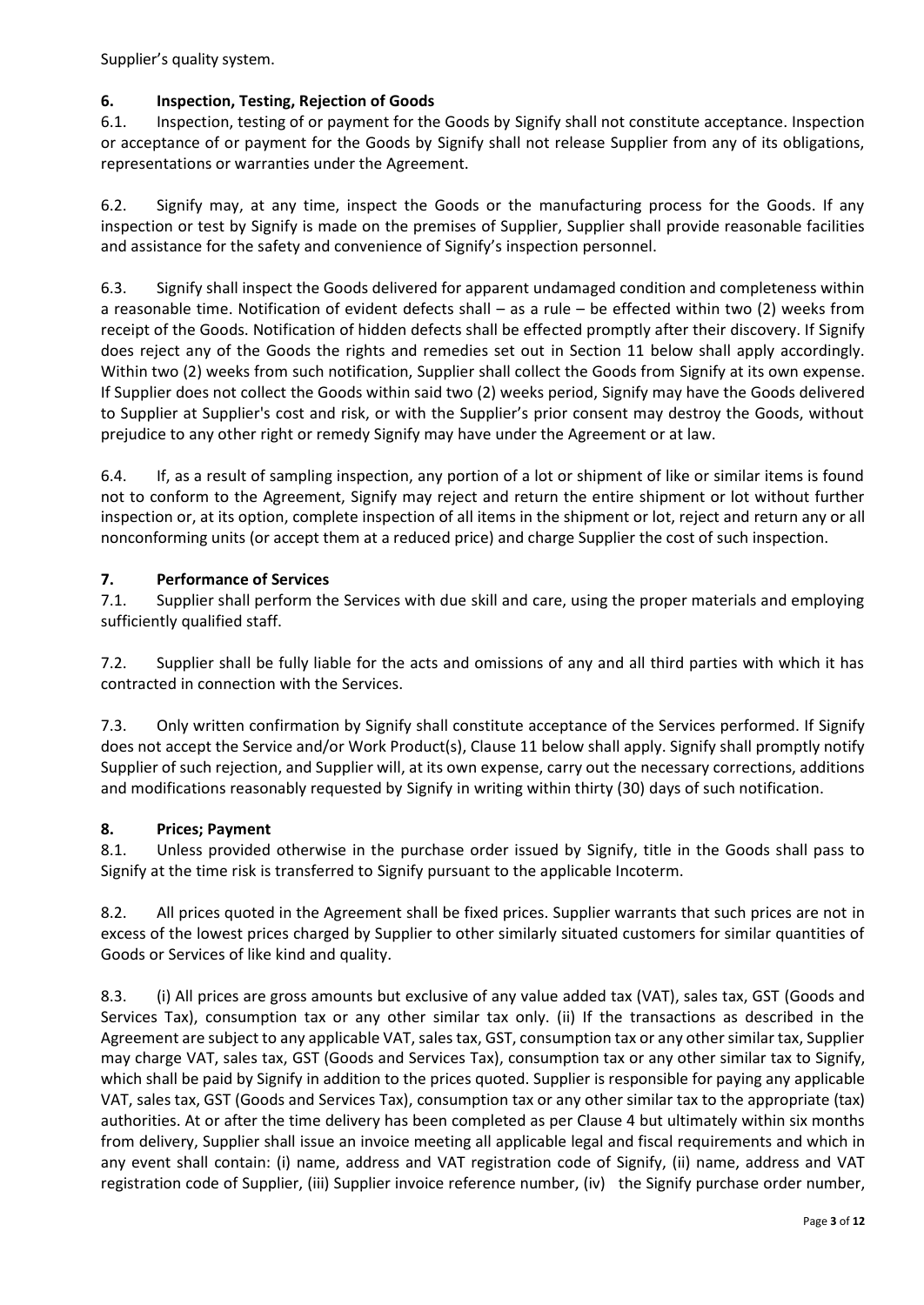(v) Supplier invoice date, (vi) amount payable and (vii) applicable currency. Supplier shall send the invoice to Signify according to the instructions as set forth on the purchase order.

8.4. Any license fees shall be included in the price.

8.5. Subject to the acceptance of the Goods, Services and/or Work Product by Signify, and unless provided otherwise in the purchase order of Signify, payment shall be made within ninety-five (95) days end of month from the receipt of the correct invoice to the extent allowed under applicable mandatory law, all in accordance with Clause 8.3 in the proper form. Signify performs its payment runs three times per month.

8.6. If Supplier fails to fulfill any of its obligations under the Agreement, Signify may suspend payment to Supplier upon notice to Supplier.

8.7. Supplier hereby unconditionally accepts that Signify and any of the Signify Affiliates shall at all times have the right to set-off any amounts that any Signify Affiliate owes to Supplier or Supplier Affiliates under this Agreement with any amounts that Supplier or Supplier Affiliates owes to any Signify Affiliate under the Agreement or any other agreement.

8.8. Supplier acknowledges and agrees that any amount to be paid by Signify to Supplier may be paid on Signify's behalf by another Signify Affiliate and/or a third party designated by Signify. Supplier shall treat such payment as if it were made by Signify itself and Signify's obligation to pay to Supplier shall automatically be satisfied and discharged in the amount paid by such entity or third party.

## **9. Warranty**

- 9.1. Supplier represents and warrants to Signify that all Goods, Services and/or Work Product(s):
- (a) are suitable for the intended purpose and shall be new, merchantable, of good quality and free from all defects in design, materials, construction and workmanship;
- (b) strictly comply with the specifications, approved samples and all other requirements under the Agreement;
- (c) are delivered with all required licenses which shall remain valid and in place, and with the scope to properly cover the intended use. Furthermore, all such licenses shall include the right to transfer and the right to grant sublicenses;
- (d) shall be free from any and all liens and encumbrances;
- (e) have been designed, manufactured and delivered, and all Services have been provided in compliance with all applicable laws and regulations, including, but not limited to § 5 of the Electric and Electronic Appliances Act ("Elektroaltgeräteverordnung"), environmental, industrial health and safety regulations and accident prevention regulations, labor laws, the Technical Equipment and Consumer Products Security Act ("Produktsicherheitsgesetz 2004"), regulations, EC Directive 2001/95 on General Product Safety and the then current Supplier Sustainability Declaration which can be found at the Supplier Website;
- (f) are provided with and accompanied by all information and instructions necessary for proper and safe use;
- (g) all packaging and components supplied to Signify comply with the Regulated Substances List (RSL), which can be found at the Supplier Website or will be sent to Supplier upon its first written request. Supplier shall furnish to Signify any information required to enable Signify to comply with such laws, rules, and regulations in its use of the Goods and Services; and
- (h) will be accompanied by written and detailed specifications of the composition and characteristics, to enable Signify to transport, store, process, use and dispose of such Goods and/or Work Product safely and in compliance with law.

9.2. The warranties stated in Clause 9.1 are not exhaustive and shall not be deemed to exclude any warranties set by law, Supplier's standard warranties or other rights or warranties which Signify may be entitled to. These warranties shall survive any delivery, inspection, acceptance, payment or resale of the Goods, and shall extend to Signify and its customers.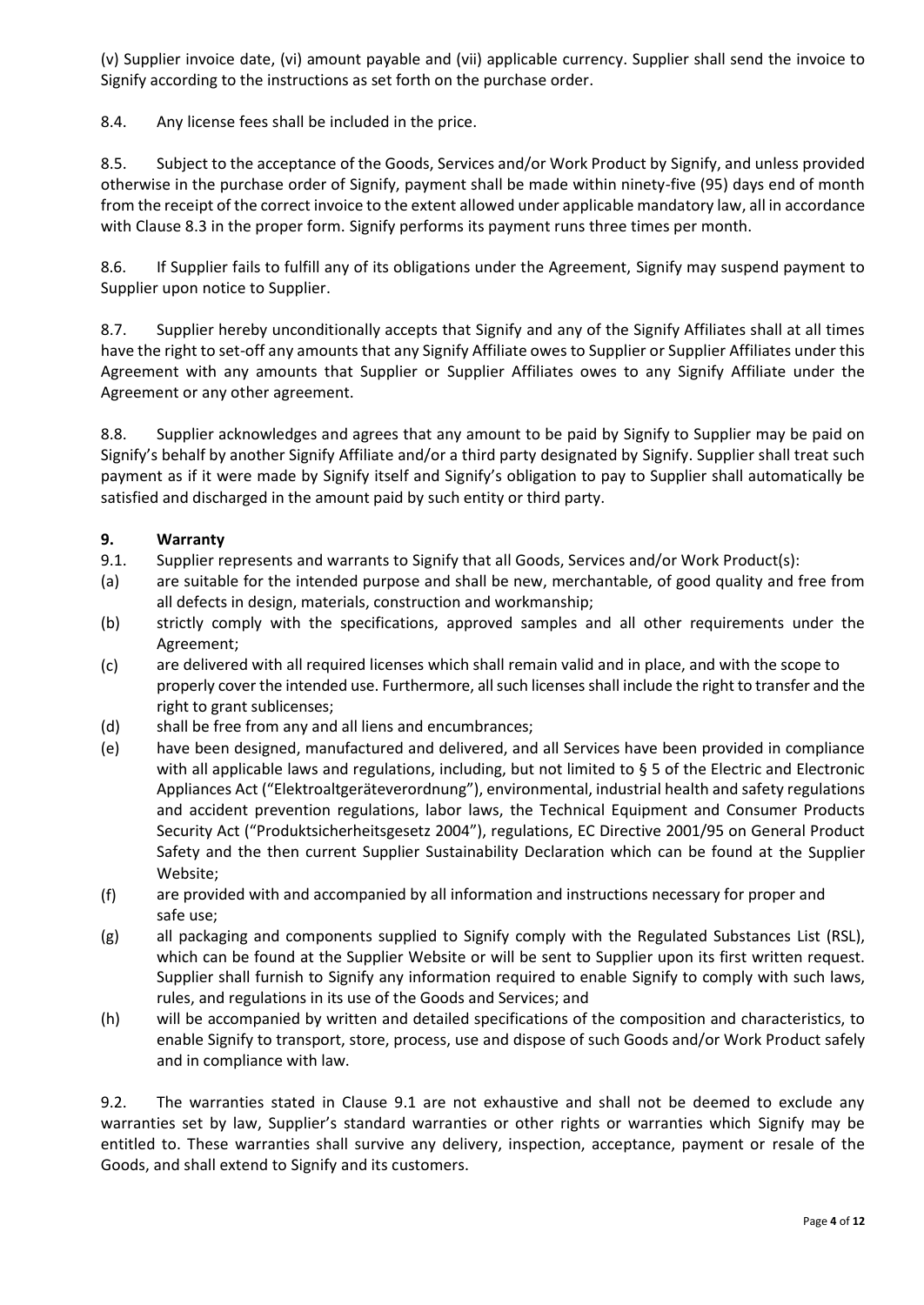9.3. Without prejudice to any other rights accruing under the Agreement or law, the warranties set forth in Clause 9.1 will subsist for a period of thirty-six (36) months from the date of delivery as per Clause 4.2, or such other period as agreed in the Agreement (the "Warranty Term"). Goods repaired or replaced within the Warranty Term are warranted for the remainder of the original Warranty Term of said Goods, or twenty-four (24) months following the delivery date of such repaired or replaced Goods, whichever is longer.

9.4. Supplier agrees that, upon request of Signify, it shall register and use BOMcheck [\(www.bomcheck.net\)](file:///C:/Users/310029095/AppData/Local/Microsoft/Windows/Temporary%20Internet%20Files/Content.Outlook/VGEK5KH3/www.bomcheck.net) to make substance compliance declarations including ROHS, REACH and other applicable regulatory requirements by making declarations in BOMcheck to fully comply with the Signify RSL, unless otherwise agreed with Signify. Supplier will also adhere to future RSL changes following notification from BOMcheck or other non- registered correspondence and is and will be fully compliant with the updated Signify RSL within 3 months of receiving the notification, unless otherwise agreed with Signify. Signify may reject deliveries that do not comply with these requirements.

# **10. Open Source Software Warranty**

10.1. Unless the inclusion of Open Source Software is specifically authorized in writing by duly authorized officers of Signify and unless otherwise stated in the Agreement, Supplier represents and warrants that the Goods do not include any portion of any Open Source Software.

## **11. Non-conformity**

11.1. If any Goods, Services or Work Products are defective, latent or otherwise do not conform to the requirements of the Agreement, Signify shall notify Supplier and may, without prejudice to any other right or remedy available to it under the Agreement or at law, at its sole discretion:

- (a) demand Supplier to at Signify's discretion either promptly repair or replace the nonconforming Goods or Work Products free of charge; and;
- (b) reduce the agreed price or rescind the Agreement in whole or in part or claim damages instead of performance if repair or replacement is still not or not successfully effected after expiry of a reasonable period of grace set by Signify; however, rescinding the Agreement does not disentitle Signify to claim damages instead of performance in addition; or;
- (c) in cases where the Supplier, due to special urgency, cannot be informed and requested by Signify to repair or replace within a period of grace, Signify may itself repair or replace the nonconforming Goods at the Supplier's cost.;

11.2. Supplier shall bear all cost of repair, replacement and transportation of the nonconforming Goods and Services and its replacements and shall reimburse Signify in respect of all costs and expenses (including, without limitation, inspection, disassembling, installation, handling and storage costs) incurred by Signify in connection therewith. Signify shall also be entitled to claim reimbursement of costs incurred by Signify in relation to the inspection if the above-average occurrence of faults compels Signify to conduct incoming inspections over and above the usual level of random sample inspections. In the event of nonconforming Goods or Work Products which are not noticed until the Goods or Work Products are machined or processed by Signify or used, Signify shall be entitled to claim reimbursement of any costs incurred to no avail.

11.3. Risk in relation to the nonconforming Goods shall pass to Supplier upon the date of notification thereof.

11.4. Any other or further right, claim or remedy available to Signify under the Agreement or at law (including but not limited to claims for further damages regardless) shall remain unaffected by this Section 11.

## **12. Ownership and Intellectual Property**

12.1. All machinery, tools, drawings, specifications, raw materials and any other property or materials furnished to Supplier by or for Signify, or paid for by Signify, for use in the performance of the Agreement, shall be and remain the sole exclusive property of Signify Holding B.V. and shall not be furnished to any third party without Signify's prior written consent, and all information with respect thereto shall be confidential and proprietary information of Signify. In addition, any and all of the foregoing shall be used solely for the purpose of fulfilling purchase orders from Signify, shall be marked as owned by Signify Holding B.V., shall be held at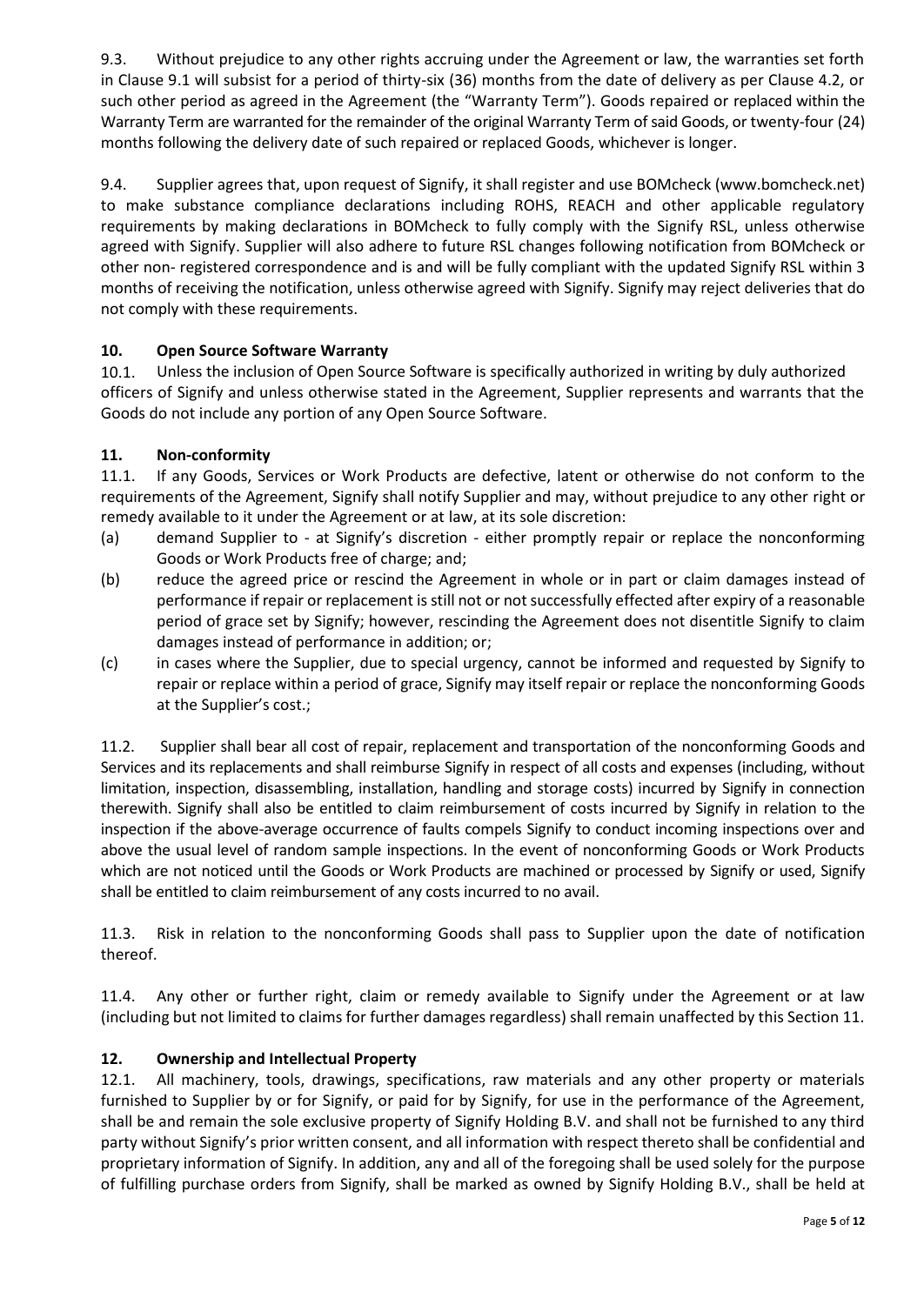Supplier's risk, shall be kept in good condition and, if necessary, shall be replaced by Supplier at Supplier's expense, shall be subject to periodic inventory check by Supplier as reasonably requested from time to time by Signify, and shall be returned promptly upon Signify's first request. Except as otherwise expressly agreed in writing, Supplier agrees to furnish at its own expense all machinery, tools, and raw materials necessary to perform its obligations under the Agreement.

12.2. Supplier represents and warrants to Signify that the Goods and Services do not and shall not, alone or in any combination, infringe or violate any third party (including Supplier's employees and subcontractors) IPRs.

12.3. The purchase of the Goods and/or Services shall confer on Signify and its Signify Affiliates an irrevocable, world-wide, royalty-free and fully paid up, non-exclusive and perpetual license under all IPRs owned or controlled, directly or indirectly, by Supplier to use, make, have made, build-in, have built-in, market, sell, lease, license, distribute and/or otherwise dispose of the Goods and/or Services, including but not limited to machinery, tools, drawings, designs, software, demos, moulds, specifications or pieces.

12.4. Signify shall retain all rights in any samples, data, works, materials and intellectual and other property provided by Signify to Supplier. All rights in and titles to the Work Product shall become Signify's property. Supplier shall execute and deliver any documents and do such things as may be necessary or desirable in order to carry into effect the provisions of this Clause 12.4.

12.5. Supplier shall not have any right, title or interest in or to any samples, data, works, materials, trademarks, trade names, or any other intellectual property rights owned by or licensed to Signify. Supplier shall not use any trademark, trade name, other indication or any other intellectual property rights owned by or licensed to Signify in relation to the Goods or Services alone or in any combination without Signify's prior written approval and any use as authorized by Signify shall be strictly in accordance with the instructions of Signify.

12.6. Supplier shall not, without Signify's prior written consent, publicly make any reference to Signify, whether in press releases, advertisements, sales literature or otherwise.

## **13. Intellectual Property Indemnification**

13.1. Supplier shall indemnify and hold harmless Signify, Signify Affiliates, agents and employees and any person selling or using any of Signify's products in respect of any and all claims, damages, costs and expenses (including but not limited to loss of profit and reasonable attorneys' fees) in connection with any third party claim that any of the Goods or Services alone or in any combination or their use infringes any third party IPRs, or, if so directed by Signify, shall defend any such claim at Supplier's own expense.

13.2. Signify shall give Supplier prompt written notice of any such claim, provided, however, any delay in notice shall not relieve Supplier of its obligations hereunder except to the extent it is prejudiced by such delay. Supplier shall provide all assistance in connection with any such claim as Signify may reasonably require.

13.3. In addition to Signify's rights hereunder or under applicable law, if any Goods or Services alone or in any combination, supplied under the Agreement are held to constitute an infringement or if their use is enjoined, Supplier shall, as directed by Signify, but at its own expense: either

- (a) procure for Signify or customers the right to continue using the Goods or Services alone or in any combination; or
- (b) replace or modify the Goods or Services alone or in any combination with a functional, noninfringing equivalent.

13.4. If Supplier is unable either to procure for Signify the right to continue to use the Goods or Services alone or in any combination or to replace or modify the Goods or Services alone or in any combination in accordance with the above, Signify may terminate the Agreement and upon such termination, Supplier shall reimburse to Signify the price paid, without prejudice to Supplier's obligation to indemnify Signify as set forth herein.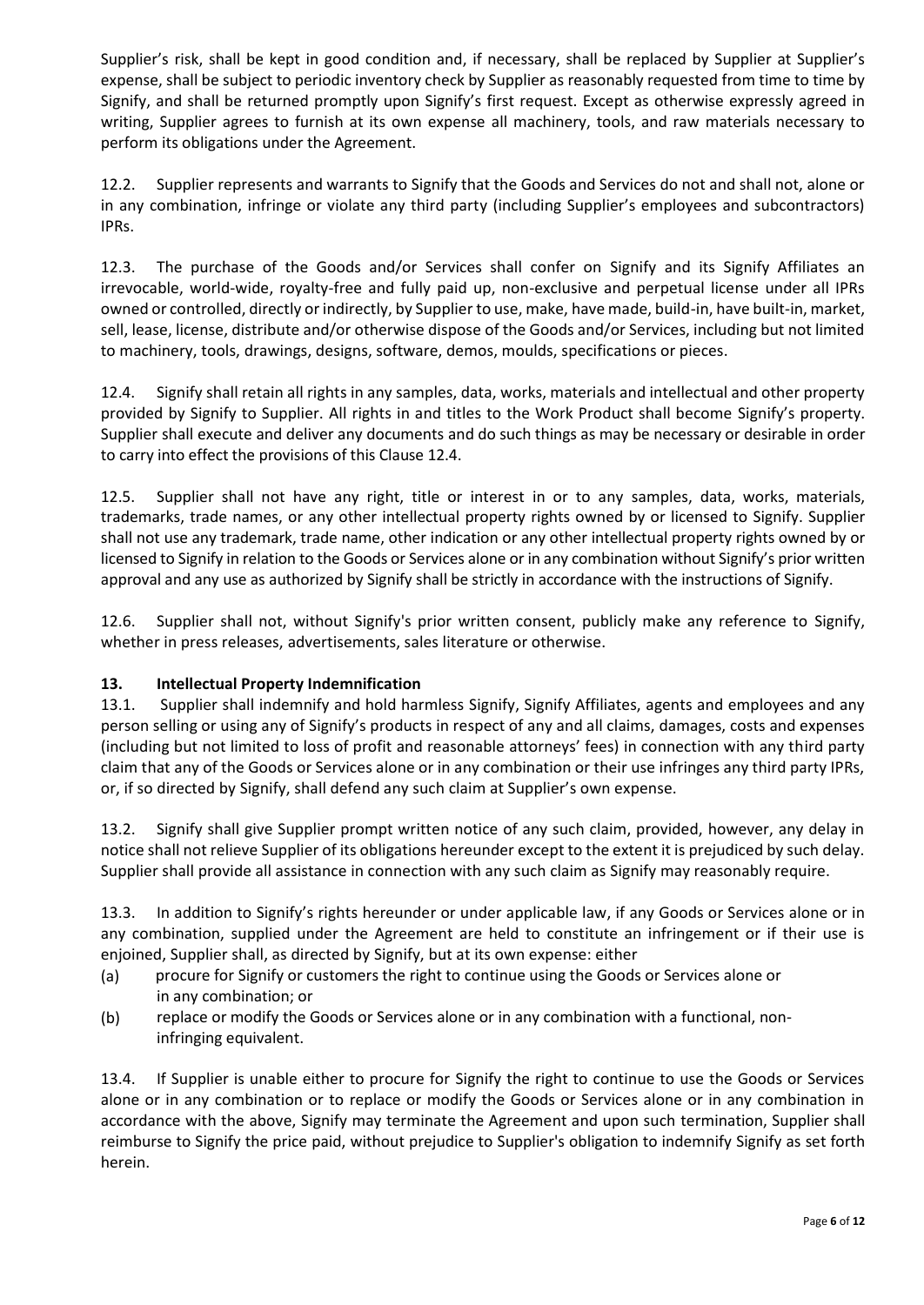## **14. Liability, Indemnification**

14.1. Supplier shall be liable towards Signify for all costs, damage, losses, penalties, claims, liabilities suits, judgments, demands and expenses, reasonable attorneys' fees (including special, indirect, incidental, consequential damage) incurred by Signify, arising from or relating to any breach by Supplier of its obligations, representations or warranties under any Agreement and, without any notification or additional act of Signify being required.

14.2. Supplier will indemnify and hold harmless Signify, Signify Affiliates and their respective directors, officers, employees, customers, agents, shareholders from any third party claims brought against them arising from or related to any breach by Supplier of its obligations, representations or warranties under any Agreement.

#### **15. Compliance with Laws**

15.1. Supplier shall at all times comply with all laws, rules, regulations, and ordinances applicable to the Agreement, including, but not limited to, all fair labor, equal opportunity, and environmental compliance laws, rules, regulations, and ordinances. Supplier shall furnish to Signify any information required to enable Signify to comply with any applicable laws, rules, and regulations in its use of the Goods and Services.

15.2. Supplier represents that neither Supplier nor any of its Supplier Affiliates, nor any of their its respective owners, officers, directors, employees, agents or other third parties acting for or on their behalf, have in the last five years been alleged to or have been found to have violated any law in relation to anti-bribery and anticorruption. Supplier will conduct its business honestly and not engage in any acts of bribery or corruption. Supplier's breach of this Clause 15.2 is ground for immediate termination of any Agreement without Signify and Signify Affiliates incurring any liability towards Supplier and Supplier Affiliates and Signify and Signify Affiliates will be entitled to any other remedies available at law or in equity.

Supplier acknowledges and agrees that he (i) does pay the statutory minimum wages and that he will adhere to the applicable Act on Minimum Wages also in the future; (ii) is not banned from any tender or public assignment and that he will notify Signify in writing without delay in case he is banned; (iii) will oblige his subcontractors, sup-suppliers or agencies for temporary work to comply with the applicable Act on Minimum Wages correspondingly and oblige them to confirm their compliance; and (iv) will provide a compliance confirmation declaration to Signify unsolicited every six (6) months from the entering into the agreement in case the agreement is a permanent relationship, delivery by installments or a master agreement.

15.3. If Supplier is a person or legal entity doing business in the United States, and the Goods and/or Services are sold to Signify under federal contract or subcontract, all applicable procurement regulations required by federal statute or regulation to be inserted in contracts or subcontracts are hereby incorporated by reference. Additionally, if Supplier is a person or legal entity doing business in the United States, the Equal Employment Opportunity Clauses set forth in 41 Code of Federal Regulations, Chapters 60-1.4, 60-250.5, and 60-741.5, are hereby incorporated by reference.

## **16. Privacy and data protection**

16.1. Each party shall comply with all Applicable Data Protection Laws. Signify hereby informs Supplier and Supplier acknowledges and agrees that Signify will Processes Personal Data in accordance with the "Signify Privacy Notice for customers, consumers and other business persons" which is available on <https://www.signify.com/global/privacy/legal-information/privacy-notice> under the "Legal information" section.

16.2. If and to the extent Supplier, in the context of the Agreement, will Process Signify Data, Supplier undertakes and warrants to Signify that it will:

- a) Process Signify Data: (i) exclusively on behalf and for the benefit of Signify; and (ii) only in compliance with the instructions of Signify as documented in the Agreement and as may additionally be provided by Signify from time to time; and (iii) in compliance with Applicable Data Protection Laws.
- b) Process Signify Data exclusively for the following purposes, and not process such data for any other purpose, including for its own commercial benefit, unless Signify has provided its prior express written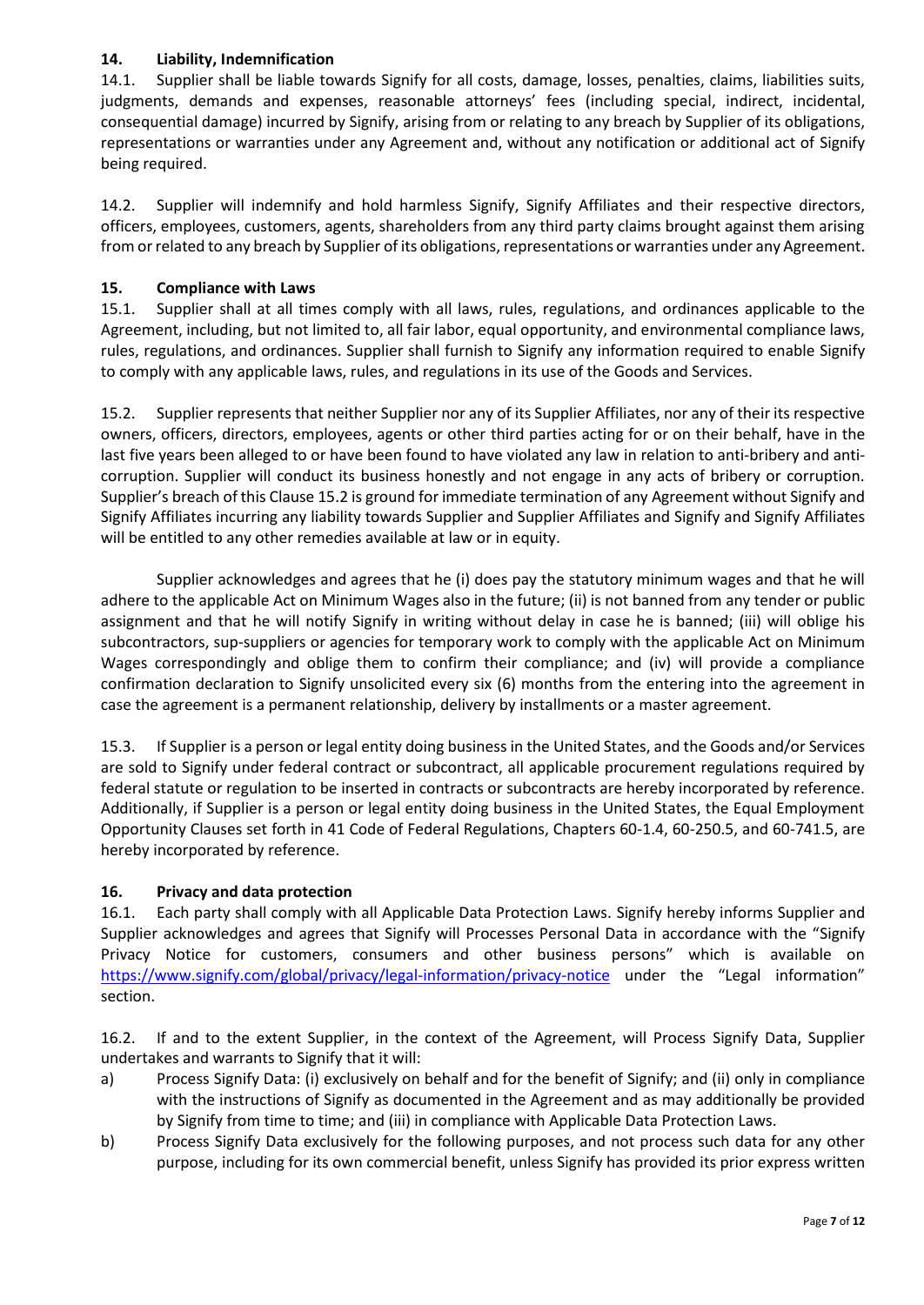approval: (i) provision of the services requested by Signify; (ii) execution of instructions provided by Signify; (iii) compliance with applicable law;

- c) implement appropriate technical, physical and organizational security measures to protect Signify Data against misuse, accidental or unlawful destruction or accidental loss, unlawful alteration, unauthorized disclosure (including remote access), or access, and against all other forms of unlawful Processing (including unnecessary collection or further Processing).
- d) promptly notify Signify, in writing and in any case within twenty-four (24) hours from the moment it: i) became aware of any legally binding request for disclosure of the Signify Data by a law enforcement authority unless otherwise prohibited by law; or ii) detects or reasonable suspects any incident of security leading to the unlawful destruction, loss, alteration, unauthorized disclosure, use or Processing of, or access to, Signify Data; in the event of a Personal Data breach, Supplier will take adequate remedial measures, and provide Signify with all relevant information as requested by Signify to address the Personal Data breach;
- e) keep Signify Data confidential;
- f) will make sure that its personnel authorized to process Signify Data: i) only Process Signify Data to the extent necessary to provide the Goods and/or Services (on a need to know basis); and ii) will be legally bound to confidentiality obligations;
- g) taking into account the nature of the Goods and/or Services, cooperate with Signify to address any privacy-related requests, inquiries and/or complaints (if any) from individuals, including but not limited to requests to correct, delete or block Signify Data. Supplier will not respond to any privacy-related request, inquiry and/or complaint related to Signify Data without the prior express written approval of Signify;
- h) not engage for the processing of Signify Data any subcontractors without the prior express written approval of Signify. If Signify approves the use of one or more subcontractors for the processing of Signify Data, Supplier shall in any case ensure that: (i) any engaged subcontractor is legally bounded in writing to the same restrictions and level of obligations with respect to the processing of Signify Data as those which Supplier is bound under the Agreement; (ii) Supplier remains fully liable to Signify for any acts or omissions of subcontractors in regard to their Processing of Signify Data;
- i) not transfer any Signify Data from within the European Economic Area member states ("**EEA**") to any countries outside the EEA not subject to an adequacy decision of the European Commission [\(https://ec.europa.eu/info/law/law-topic/data-protection/data-transfers-outside-eu/adequacy](https://ec.europa.eu/info/law/law-topic/data-protection/data-transfers-outside-eu/adequacy-protection-personal-data-non-eu-countries_en)protection-personal-data-non-eu-countries en) unless: i) such transfer is justified by a valid legal basis; or ii) Signify has given its prior express written approval (Signify may subject its approval to further instructions and conditions);
- j) at the request of Signify: (i) allow for and contribute to audits, including inspections, with regard to the Processing of Signify Data; (ii) submit its relevant data processing facilities, practices, procedures and documentation relating to the Processing of Signify Data to such audits, to be conducted by Signify or by a qualified independent assessor selected by Signify;
- k) make available to Signify all information necessary to demonstrate compliance with Applicable Data Protection Law and actively cooperate and assist Signify in order to take all necessary steps to ensure compliance with Applicable Data Protection Law; and
- l) Process Signify Data for the duration of the Agreement, unless otherwise agreed upon in writing; upon termination of the Agreement (in whole or in part), Supplier will return the Signify Data and copies thereof to Signify or will securely destroy or erase such Signify Data, except to the extent Applicable Data Protection Law provides otherwise.

Parties agree that: (i) the subject matter of the Processing of Signify Data by Supplier is the provision of Goods and/or Services pursuant to the Agreement; (ii) the types of Signify Data under Processing may include, but are not limited to, personal identification data, contact information data and other information relating to an identified or identifiable natural person; (iii) the categories of individuals under Processing may include, but are not limited to, consumers, business customers, employees, other natural persons.

16.3. With regard to set of Personal Data that parties Process as autonomous Controllers, insofar as Signify transfers to Supplier Personal Data originating from EEA, Supplier undertakes and warrants that it will Process such set of Personal Data only within countries member of the European Economic Area unless: (i) Signify and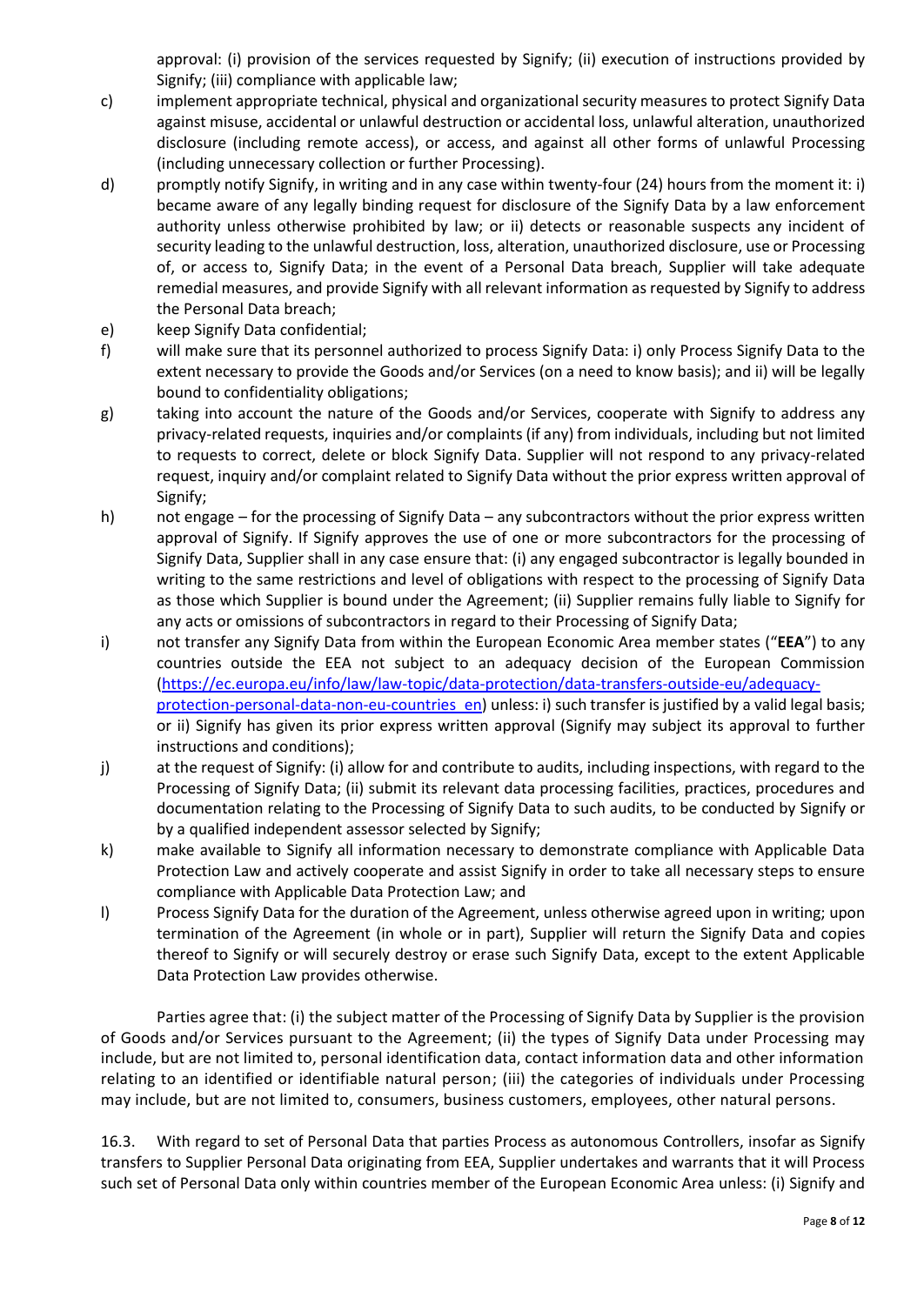Supplier have previously entered into the appropriate EU Standard Contractual Clauses (Controller to Controller); or (ii) Supplier has implemented Binding Corporate Rules that have received European approval and that cover all of the Personal Data that Supplier will receive in its capacity as Controller; or (iii) the non-EEA countries where Supplier will Process such Personal Data have received a binding adequacy decision by the European Commission; or (iv) another validly executed transfer mechanism applies to the transfer of Personal Data to these countries that have not received a binding adequacy decision by the European Commission.

# **17. Export Controls Compliance**

17.1. Supplier agrees and warrants that it will comply with all applicable international and national export control laws and regulations and it will not export or re-export, directly or indirectly, any information, goods, software and/or technology to any country for which the European Union or the United States of America or any other country, at the time of export or re-export, requires an export license or other governmental approval, without first obtaining such license or approval.

17.2. Supplier agrees to inform Signify in writing whether or not the supplied information, goods, software and/or technology is US controlled and/or controlled under the export control laws of its own country, and if so, Supplier will inform Signify about the extent of the restrictions (including but not limited to export control legal jurisdiction, export control classification numbers, export control licenses and/or CCATS as applicable).

17.3. Supplier shall obtain all international and national export licenses or similar permits required under all applicable export control laws and regulations and shall provide Signify with all information required to enable Signify and its customers to comply with such laws and regulations.

17.4. Supplier will indemnify and hold Signify harmless from any claims, liabilities, penalties, forfeitures, and associated costs and expenses (including attorney's fees), which Signify may incur due to Supplier's noncompliance with applicable laws, rules and regulations. Supplier agrees to notify Signify promptly of Supplier's receipt of any such notice of a violation of any export control related law, rule or regulation, which may affect Signify.

## **18. Customs Compliance**

18.1. On an annual basis, or upon earlier request of Signify, Supplier shall provide Signify with a supplier declaration of origin in relation to the Goods sufficient to satisfy the requirements of (i) the customs authorities of the country of receipt, and (ii) any applicable export licensing regulations, including those of the United States. In particular, the declaration should explicitly mention whether the Goods, or part thereof, have been produced in the United States or originate in the United States. Dual-use Goods, or otherwise classified Goods supplied by Supplier should be clearly identified by their classification code.

18.2. For all Goods that qualify for application of Regional or Free Trade Agreements, General Systems of Preference or other preferential arrangements, it is the responsibility of the Supplier to deliver products with the appropriate documentary evidence (e.g. Supplier's declaration, preferential origin certificate/invoice declaration) to confirm the preferential origin status.

18.3. Supplier shall mark every Good (or the Good's container if there is no room on the Good itself) with the country of origin. Supplier shall, in marking the Goods, comply with the requirements of the customs authorities of the country of receipt. If any Goods are imported, Supplier shall when possible allow Signify to be the importer of record. If Signify is not the importer of record and Supplier obtains duty drawback rights to the Goods, Supplier shall, upon Signify request, provide Signify with documents required by the customs authorities of the country of receipt to prove importation and to transfer duty drawback rights to Signify.

## **19. Limitation of Liability of Signify**

19.1. To the maximum extent permitted by applicable law, the total aggregate liability and obligations of Signify arising from or relating to any Agreement shall be limited to Signify's obligation to pay for the undisputed, due and payable invoices for the delivery of the Goods and Services in accordance with the such Agreement. These limitations of liability do not apply in cases of injury to life, body or health, if liability arises from gross negligence, intent or fraud, or for any liability that cannot by law be excluded or limited.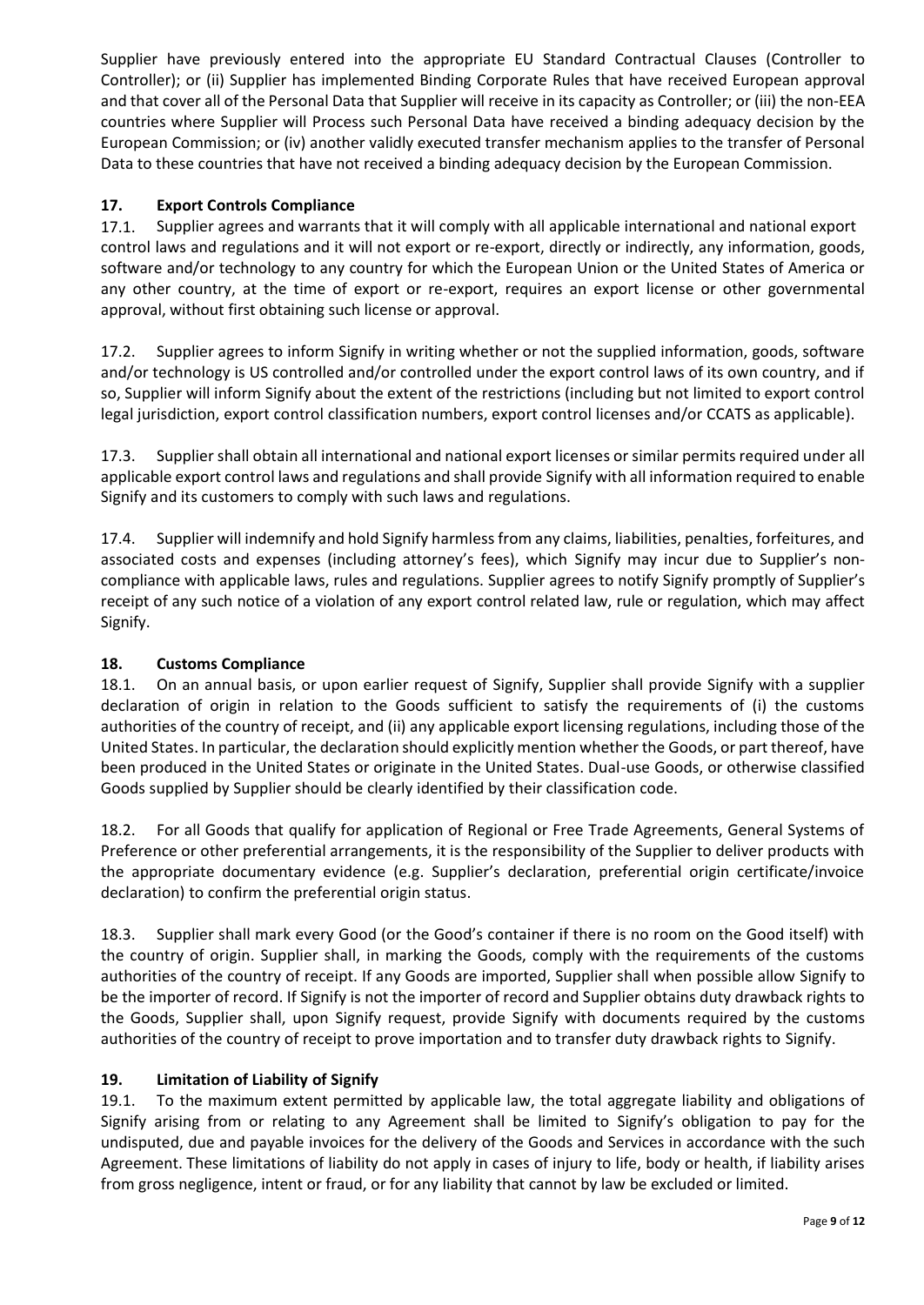# **20. Force Majeure**

20.1. In the event that Supplier is prevented from performing any of its obligations under the Agreement for reason of force majeure (being an event unforeseeable and beyond the control of Supplier) and Supplier has provided sufficient proof for the existence of the force majeure, the performance of the obligation concerned shall be suspended for the duration of the force majeure. Signify shall be entitled to terminate the Agreement with immediate effect by written notice to Supplier, immediately if the context of the nonperformance justifies immediate termination, and in any event if the circumstance constituting force majeure endures for more than thirty (30) days and, upon such notice, Supplier shall not be entitled to any form of compensation in relation to the termination. Force majeure on the part of Supplier shall in any event not include shortage of personnel or production materials or resources, strikes, not officially declared epidemic or pandemic, breach of contract by third parties contracted by Supplier, financial problems of Supplier, nor the inability of Supplier to secure the necessary licenses in respect of software to be supplied or the necessary legal or administrative permits or authorizations in relation to the Goods or Services to be supplied.

## **21. Suspension and Termination**

21.1. Without prejudice to any other right or remedy available to Signify under the Agreement or at law, Signify shall be entitled at its discretion to suspend the performance of its obligations under the Agreement in whole or in part or to terminate the Agreement in whole or in part by means of written notice to Supplier in the event that:

- (a) Supplier files a voluntary petition in bankruptcy or any voluntary proceeding relating to insolvency, receivership, liquidation, assignment for the benefit or creditors or similar proceeding;
- (b) Supplier becomes the subject of a petition in bankruptcy or any proceeding relating to insolvency, receivership, liquidation, assignment for the benefit of creditors or similar proceeding;
- (c) Supplier ceases or threatens to cease to carry on business in the ordinary course;
- (d) Supplier breaches any of its obligations under the Agreement or Signify's, in its reasonable discretion, determines that Supplier cannot or shall not deliver the Goods or perform the Services as required;
- (e) Supplier fails to provide adequate assurance of performance following request by Signify; or
- (f) the Control over Supplier is or will be transferred to others than those exercising Control at the effective date of an Agreement and if Signify has reasons to believe that this is contrary to Signify's justified business interests.
- 21.2. Signify shall not be liable to Supplier by virtue of exercising any of the rights under Clause 21.1.

21.2. Signifymay terminate any Agreement for convenience in whole or in part, at any time, by verbal and/or written notice prior to Supplier's written acknowledgement of Signify's purchase order or Supplier's performance under such Agreement. After Supplier has given written acknowledgement of Signify's purchase order or has commenced performance thereof, Signify may terminate such Agreement by giving 10 days prior written notice of such termination. At such time, Supplier shall minimize its expenditures under such Agreement unless otherwise directed by Signify. Signify's termination of this Agreement shall not constitute a default; however, Supplier shall be entitled to receive a remuneration under such Agreement based on Supplier's actual and reasonable and demonstrable costs and fees due up to the effective date of such termination.

## **22. Confidentiality**

22.1. Supplier shall treat all information provided by or on behalf of Signify or generated by Supplier for Signify under the Agreement, including without limitation, the existence and content of this Agreement, as confidential. All such information shall be used by Supplier only for the purposes of the Agreement. Supplier shall protect Signify's information using not less than the same degree of care with which it treats its own confidential information, but at all times shall use at least reasonable care. All such information shall remain the property of Signify and Supplier shall, upon Signify's demand, promptly return to Signify all such information and shall not retain any copy thereof.

## **23. Insurance**

23.1. Supplier will maintain comprehensive or commercial general liability insurance (including products liability, property damage and personal injury liability, and any other liability as may be requested by Signify)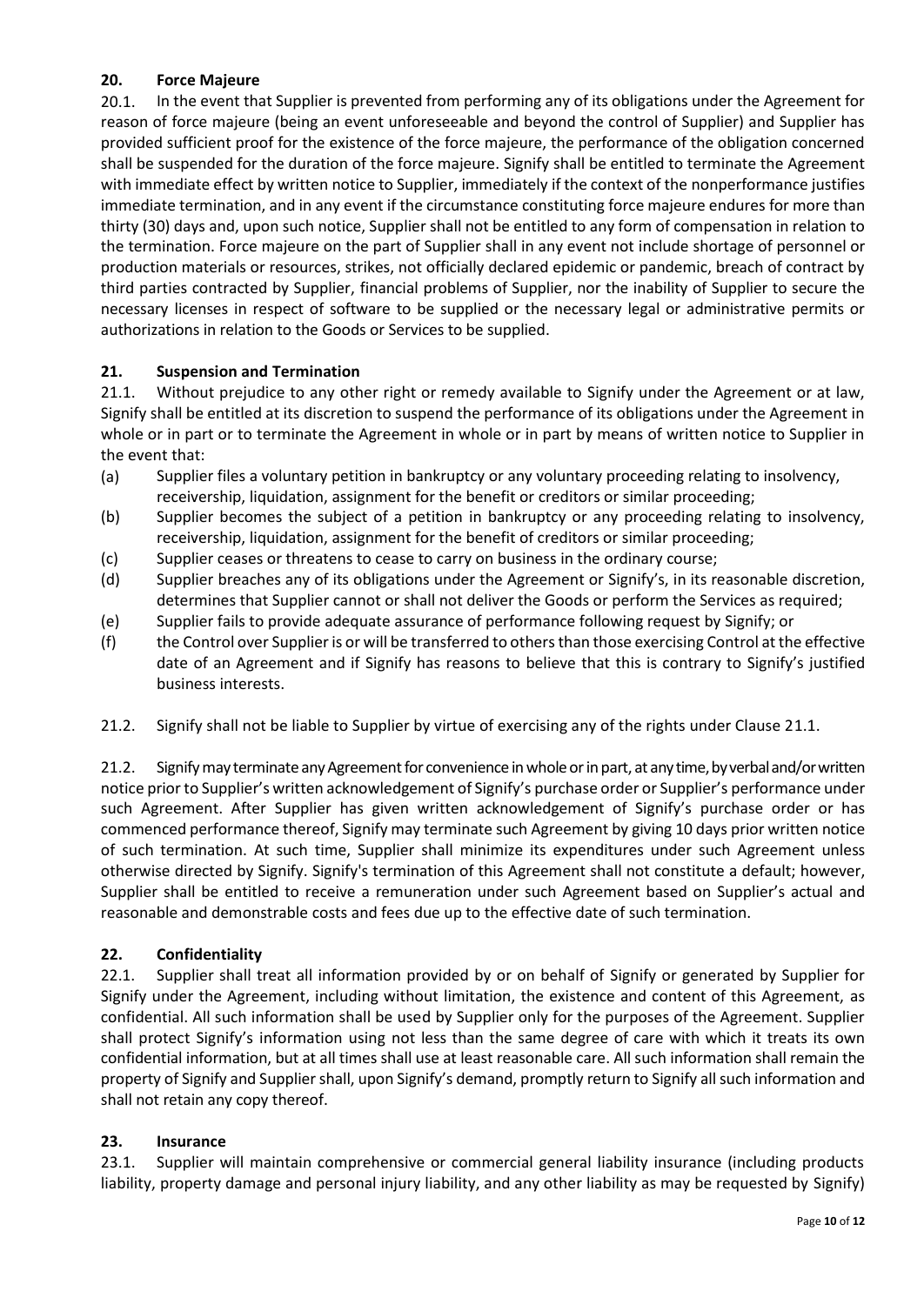with, unless otherwise agreed by Signify, a minimum limit of five million Euro for claims of bodily injury, including death, and any other damages that may arise from use of the Goods or Services or acts or omissions of Supplier under the Agreement. Such insurance policies will be written with appropriately licensed and financially responsible insurers. Supplier shall inform Signify of any cancellation or reduction in coverage with a minimum of 30 days prior written notice. Certificates of insurance evidencing the required coverage and limits and insurance policies shall be furnished to Signify upon Signify's request.

# **24. Miscellaneous**

24.1. Supplier shall provide Goods and render Services hereunder as an independent contractor and not as an agent of Signify and nothing contained in the Agreement is intended to create a partnership, joint venture or employment relationship between the parties irrespective of the extent of economic dependency of Supplier on Signify.

24.2. Supplier shall not subcontract, transfer, pledge or assign any of its rights or obligations under the Agreement without the prior written consent of Signify. Any not such pre-approved subcontracting, transfer, pledge or assignment shall be null and void and have no effect vis-à-vis such third party.

24.3. The rights and remedies reserved to Signify are cumulative and are in addition to any other or future rights and remedies available under the Agreement, at law or in equity.

24.4. Supplier shall provide Signify written notice of all product discontinuances twelve (12) months prior to the last order date, including as a minimum Signify part numbers, substitutions, and last order and shipment dates.

24.5. Neither the failure nor the delay of Signify to enforce any provision of the Agreement shall constitute a waiver of such provision or of the right of Signify to enforce each and every provision of the Agreement. No course or prior dealings between the parties and no usage of the trade shall be relevant to determine the meaning of the Agreement. No waiver, consent, modification or amendment of the terms of the Agreement shall be binding unless made in a writing specifically referring to the Agreement signed by Signify and Supplier.

24.6 In the event that any provision(s) of these General Conditions of Purchase and of the Agreement shall be held invalid, unlawful or unenforceable by a court of competent jurisdiction or by any future legislative or administrative action, such holding or action shall not negate the validity or enforceability of any other provisions of the Agreement. Any such provision held invalid, unlawful or unenforceable, shall be substituted by a provision of similar import reflecting the original intent of the clause to the extent permissible under applicable law.

24.7. All terms and conditions of the Agreement which are destined, whether express or implied, to survive the termination or the expiration of the Agreement, including but not limited to Warranty, Intellectual Property, Confidentiality and Personal Data, shall survive.

24.8. The Agreement shall be governed by and construed in accordance with the laws of Austria without giving effect to its conflict of laws' principles.

24.9. Supplier and Signify each consent to (i) the exclusive jurisdiction of the competent courts in Vienna, Austria; or (ii), at the option of Signify, the jurisdiction of the entity of Supplier to which the purchase order was placed, or (iii), at the option of Signify, for arbitration in which case Clause 24.10 applies. Supplier hereby waives all defenses of lack of personal jurisdiction and forum non-convenience.

24.10. If so chosen by Signify in accordance with Clause 24.9, any dispute, controversy or claim arising out of or in connection with this Agreement, or their breach, termination or invalidity shall be finally settled solely under the International Chamber of Commerce Rules of arbitration, which Supplier and Signify declare to be known to them. Supplier and Signify agree that: (i) the appointing authority shall be the ICC-International Chamber of Commerce of Paris, France; (ii) there shall be three (3) arbitrators; (iii) arbitration shall take place in the jurisdiction of the Signify ordering entity or, at the option of Signify, the jurisdiction of the Supplier's